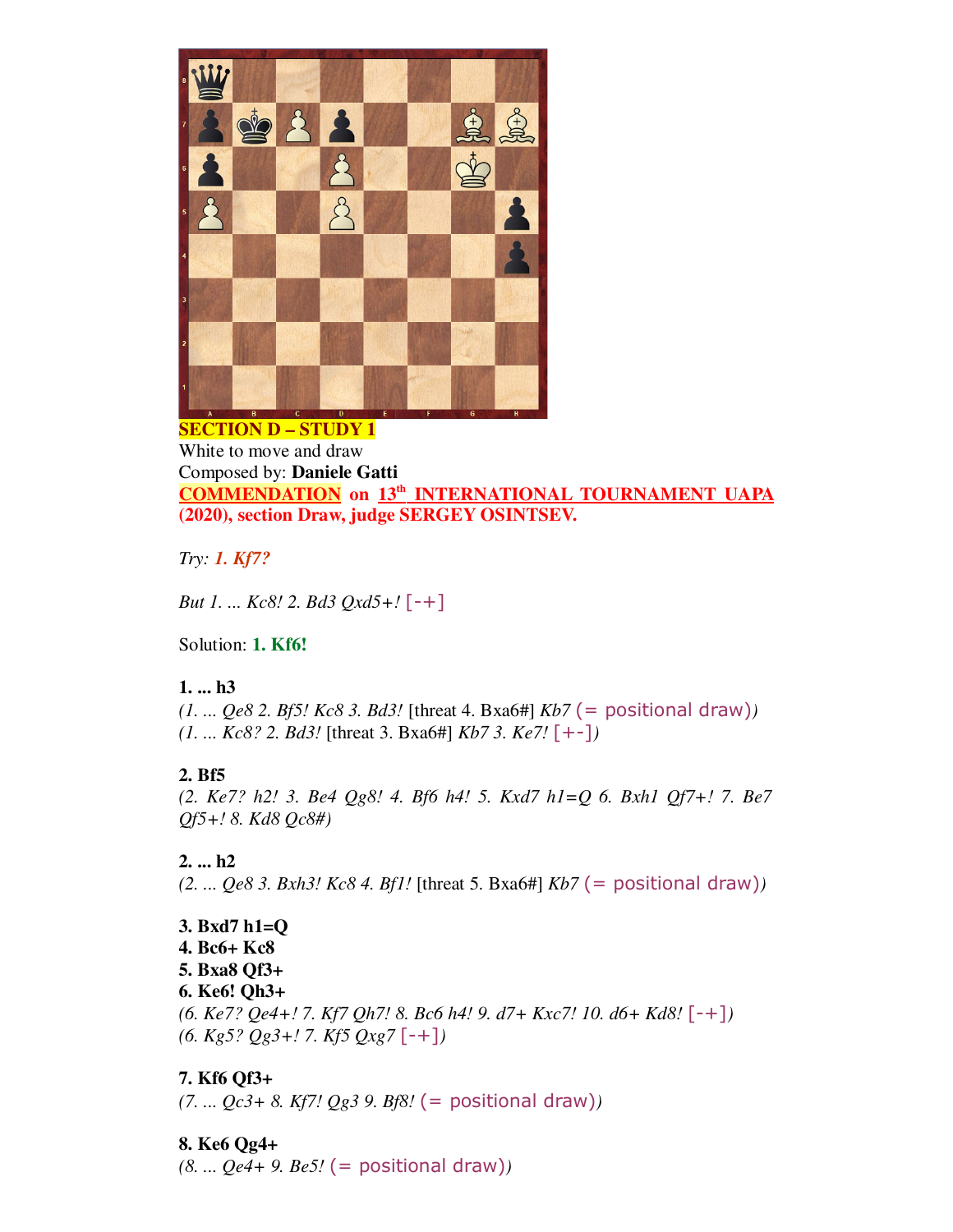**9. Kf6! Qf4+** *(9. Kf7? Qd7+! 10. Kg7 Qxd6+!* [-+]*)*

**10. Ke6 Qg4+ 11. Kf6 h4** *(11. ... Qg3 12. Bf8! h4 13. Bc6! h3 14. d7+! Kxc7 15. Be7! Qf4+ [15. ... Qh4+ 16. Kf7!* (=)*] 16. Kg6! Qe4+* (= perpetual check)*)*

**12. Bc6 h3 13. d7+! Kxc7 14. Kf7! Qf5+** *(14. ... h2? 15. Be5+! Kd8 16. Bf6+! Kc7 17. d8=Q#)*

**15. Bf6! Qh7+**  $(=$  perpetual check $)$ *(15. Ke7? Qe4+! 7. Kf7 Qh7! 8. d6+ Kd8!* [-+]*)*

FEN: q7/pkPp2BB/p2P2K1/P2P3p/7p/8/8/8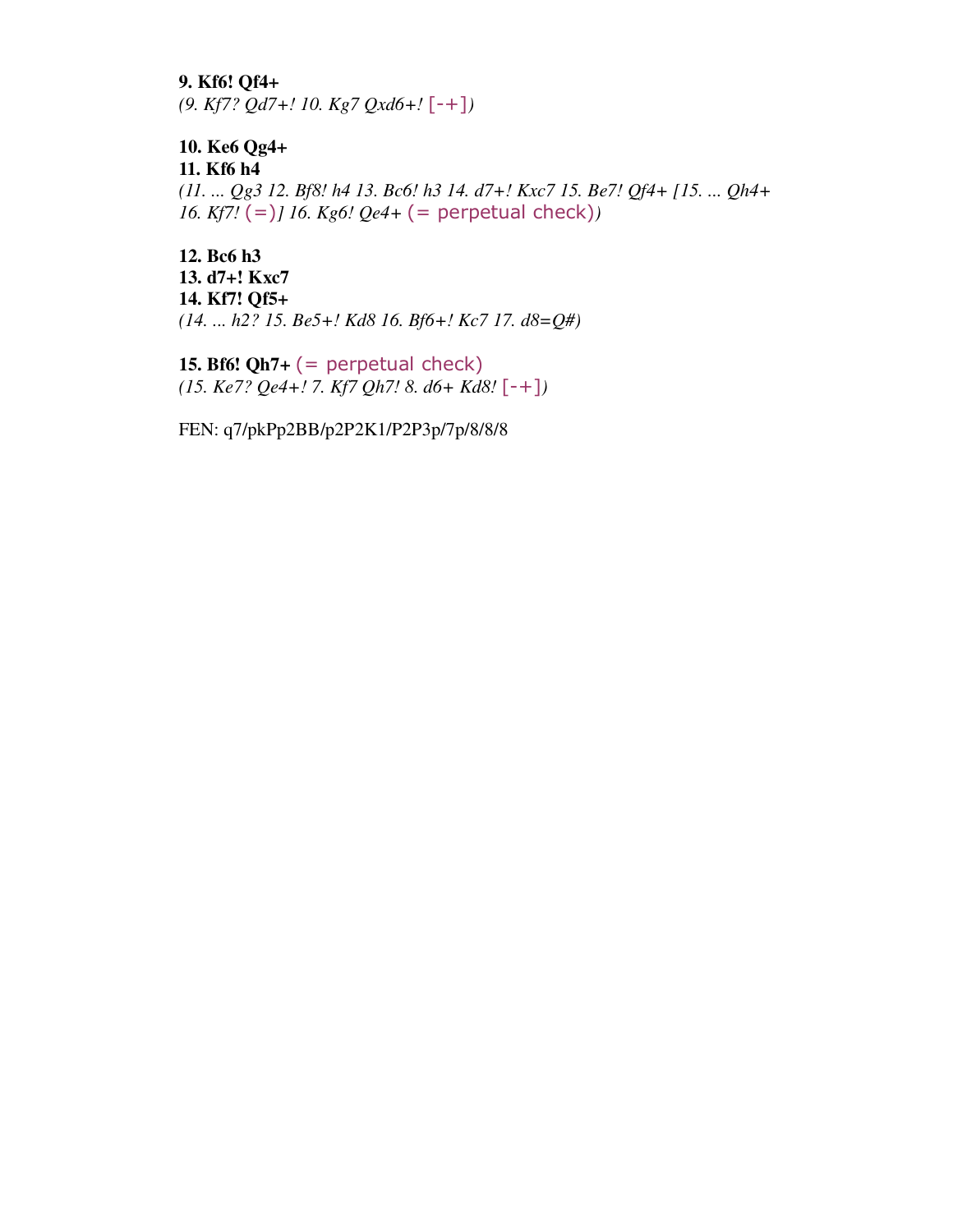

**SECTION D – STUDY 2**

 $9+8$  + White to move and win Composed by: **Daniele Gatti** 2<sup>nd</sup> COMMENDATION on **ISRAELI RING 2019** (VARIANTIM), judge **STEFFEN NIELSEN.**

Solution: **1. Sf8!**

## **1. ... Rxg2 2. Ra4+!! [**Thematic Move**] bxa4**

*(***[**Thematic Logical Try**]** *2. Sxd7? Rg8+! 3. Kh7 Rg7+ 4. Kh6 Rg6+ 5. Kh5 Rg5+ 6. Kh4 Rg4+ 7. Kh3 Rg3+ 8. Kh2 Rg2+ 9. Kh1 Rh2+ 10. Kg1 Rg2+ 11. Kf1 Rf2+ 12. Ke1 Re2+ 13. Kd1 Rd2+ 14. Kc1 Rd1+ 15. Kc2 Rd2+ 16. Kc3 Rd3+ 17. Kxd3* (= stalemate)

**3. Sxd7 Rg8+ 4. Kh7 Rg7+ 5. Kh6 Rg6+ 6. Kh5 Rg5+ 7. Kh4 Rg4+ 8. Kh3 Rg3+ 9. Kh2 Rg2+ 10. Kh1 Rh2+** 

*(10. ... Rg1+ 11. Rxg1* [+-]*)*

**11. Kg1 Rg2+ 12. Kf1 Rf2+ 13. Ke1 Re2+ 14. Kd1 Rd2+ 15. Kc1 Rd1+**  *(15. ... Rc2+ 16. Sxc2* [+-]*)*

**16. Kc2 Rd2+ 17. Kc3 Rd3+ 18. Kb4 Rb3+ 19. Ka5! Rb5+** *(19. Kxa4? Rb4+ 20. Kb5 Rb5+ 21. Sxb5* (= stalemate)*)*

**20.** Sxb5  $[--]$ 

FEN: k6K/1p1r4/1P1p2N1/1p1p4/1R1P4/N7/pP2r1P1/R7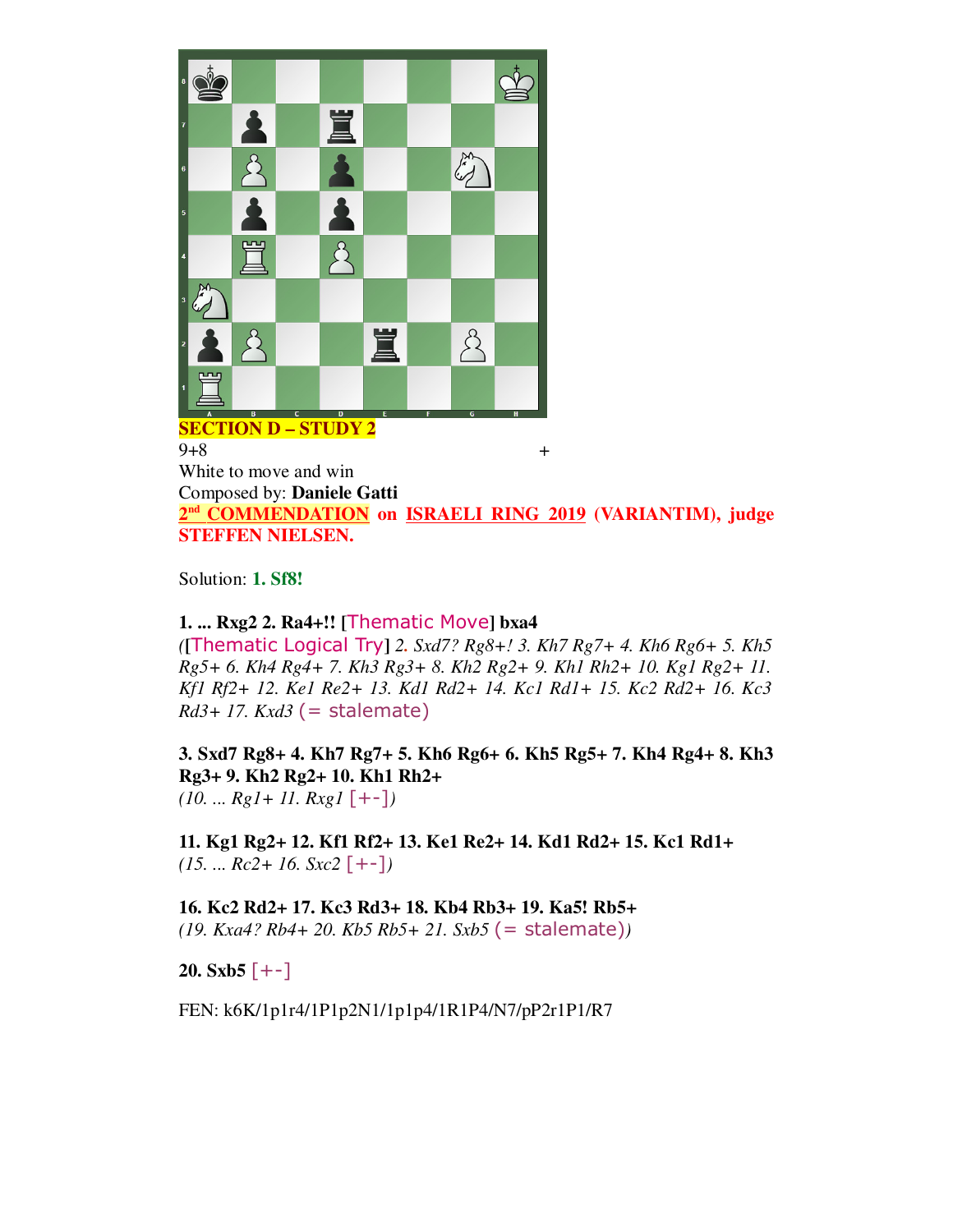

White to move and win Composed by: **Daniele Gatti 2 nd / 3 rd HONORABLE MENTION on POLASEK & VLASAK 2021 – Formal tourney, judges EMIL VLASAK and JAROSLAV POLASEK.**

Solution: **1. Bh2+!**

#### **1. ... Kh1 2. a7 Rf3+ 3. Kxh4 Rh3+! 4. Kxh3 Rxb7 5. a8=R! Ra7**

*(5. Bb8? or 5. Bg1? Rxa7! 4. Bxa7* (= stalemate)*)*

## **6. Rf8!**

*(The reason of choosing f8 square will become clear after the next three moves. 6. Rb8? Rh7+ 7. Kg3 Rh3+! 8. Kg4 Ra3 9. Rb2 Rxa2 10. Rxa2* (= stalemate)*)*

## **6. ... Rh7+**

*(6. ... Rf7 7. Bd6* [+-]*) (6. ... Ra3+ 7. Bg3 Rxa2 8. Rf1#)*

# **7. Kg4!**

*(7. Kg3? Rh3+! 8. Kg4 Ra3 9. Bf4 Rxa2 10. Rh8+ Kg1 11. Kf3 Rf2+* (= positional draw)*)*

## **7. ... Ra7**

*(7. ... Kxh2 8. a4! Ra7 9. Rf2+ Kg1 10. Ra2* [+-]*)*

## **8. Kg3 Ra3+**

*(8. ... Rf7 9. Rb8! Rb7 10. Kf3! Defends Rb8 and avoids stalemate*  $[-+]$ *)* 

**9. Rf3 Rxa2 10. Rf1#**

*That's why 7. Rf8 was the only correct move.*

FEN: 1B6/1P6/P7/8/7b/7K/P7/1r3rk1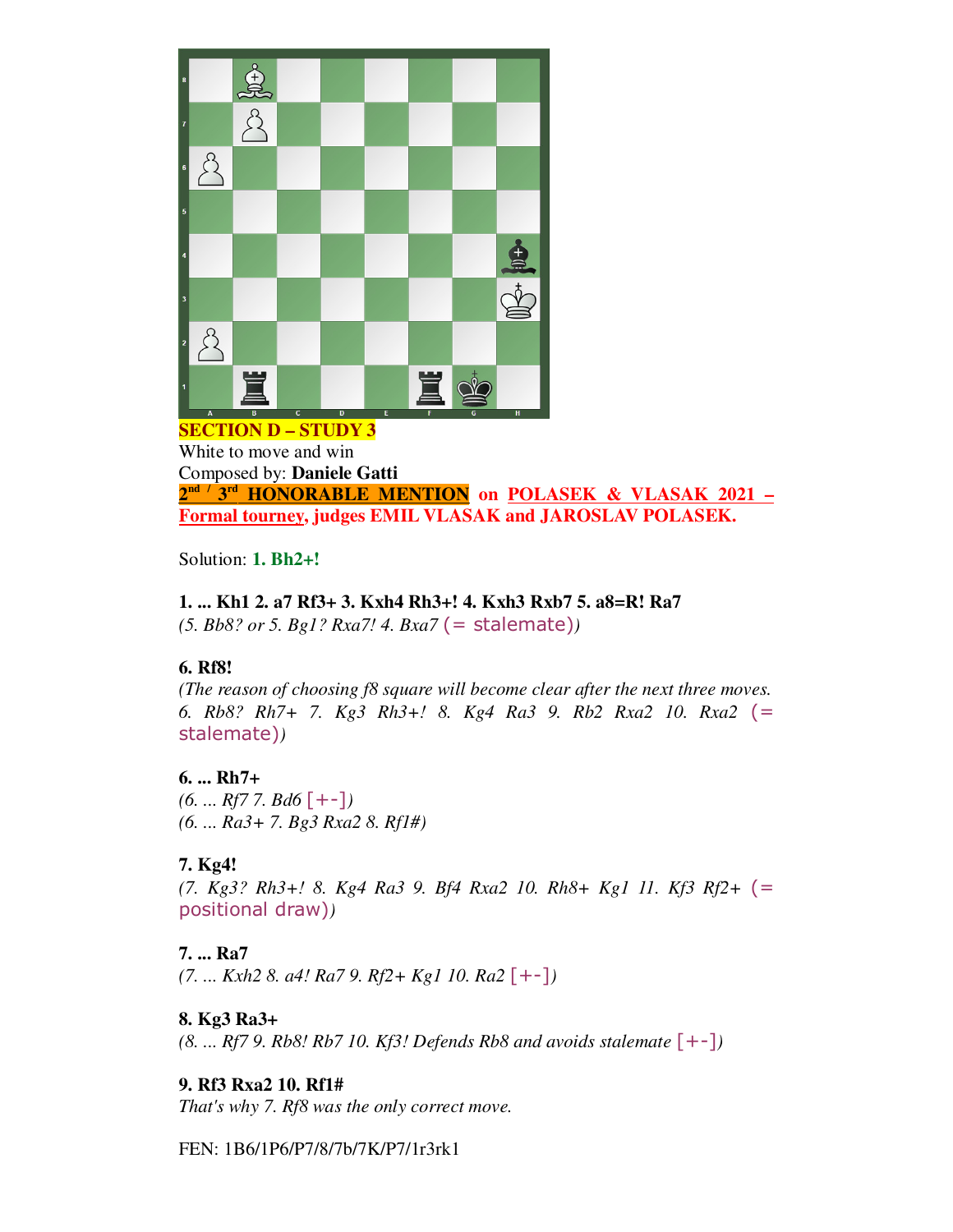

#### **SECTION D – STUDY 4** White to move and draw Composed by: **Daniele Gatti 4° HONORABLE MENTION on CESKOSLOVENSKIJ SCHACH (2020), judge EMIL VLASAK.**

Solution: **1. c6+!**

## **1. ... Kxc6**

*(1. ... Kb6 2. Rg8 c1=Q 3. Rxa8 Qd2+ 4. Kh3 Qg2+ 5. Kh4 Qg3+ 6. Kh5* (= positional draw)*)*

## **2. Rg8 c1=Q 3. Rc8+! Kxd7 4. Rxc1 Ke7 5. Rc7+ Kf8 6. Rd7 Ra1**

*(6. ... Ra2+ 7. Kg1! Rg2+ 8. Kf1!* (= positional draw) *[8. Kh1? Rg4! 9. Rxd4 f2 10. Rd1 f3!* [-+]*])*

**7. Rd8+! Kxf7** *(7. Rxd4? f2!* [-+]*)*

**8. Rxd4 f2 9. Rxf4+** *and f2 pawn is captured* (=)

FEN: r7/1k1P1P2/8/2P5/3p1p2/5p2/2p4K/6R1 FEN: 8/4k3/P3N1r1/8/8/1K4p1/1B6/8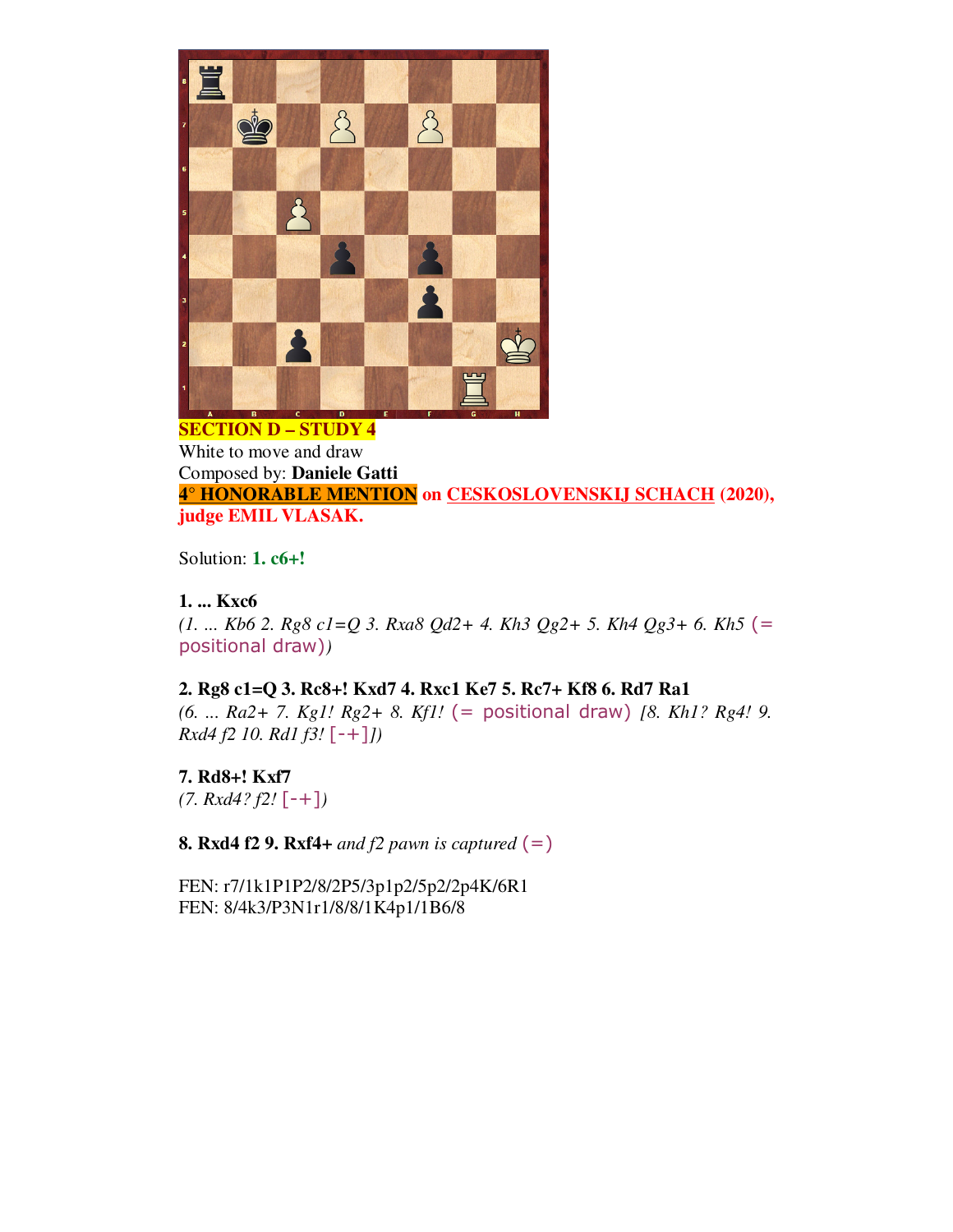

**SECTION D – STUDY 5** White to move and win Composed by: **Daniele Gatti 3 rd HONORABLE MENTION on 6° FRME TOURNEY 2020, section Endgame studies, judge YOCHANAN AFEK.**

*Try: 1. Kd1?*

*But 1. ... Bxa3! 2. Ke2 Kc4 3. Ke3 Kd5 4. Kf4 Kxe6* (=)

Solution: **1. a4!**

**1. ... Kxa4 2. Kc2 h5! 3. h4! Kb4**

*(3. Kd3? h4! 4. Ke4 Kb4! 5. d4 Kb5! 6. Ke5 Kc6! 7. d5+ Kc5! 8. d6 Bg7+! 9. Kf5 Kxd6! 10. Kg6 Bf8!* (=)*) (3. Kc3? h4! 4. h3 Ka4* (=)*)*

**4. Kd3 Kc5 5. Ke4 Kd6 6. Kf5 Ke7 7. d3!** [zugzwang good for White] *(7. d4? Bg7 8. Kg6 Bf8 9. Kxh5 Kf6 10. d5 Kf5!* [zugzwang good for Black]  $(=)$ 

**7. ... Bg7** *(7. ... Kd6 8. Kf6! Be7+ 9. Kg7! Kxe6 10. f8=Q Bxf8+ 11. Kxf8 Kd5 12. Kf7 Kd4 13. Kg6 Kxd3 14. Kxh5 Ke4 15. Kg6 Kf4 16. h5* [+-]*)*

**8. Kg6 Bf8 9. Kxh5 Kf6 10. d4! Kf5 11. d5!** [zugzwang] **Be7** *(11. ... Kf6 11. Kg4!* [+-]*)*

**12. Kh6 Bf8+ 13. Kh7** [+-]

FEN: 5b2/5P2/4P2p/8/8/Pk6/3P3P/2K5